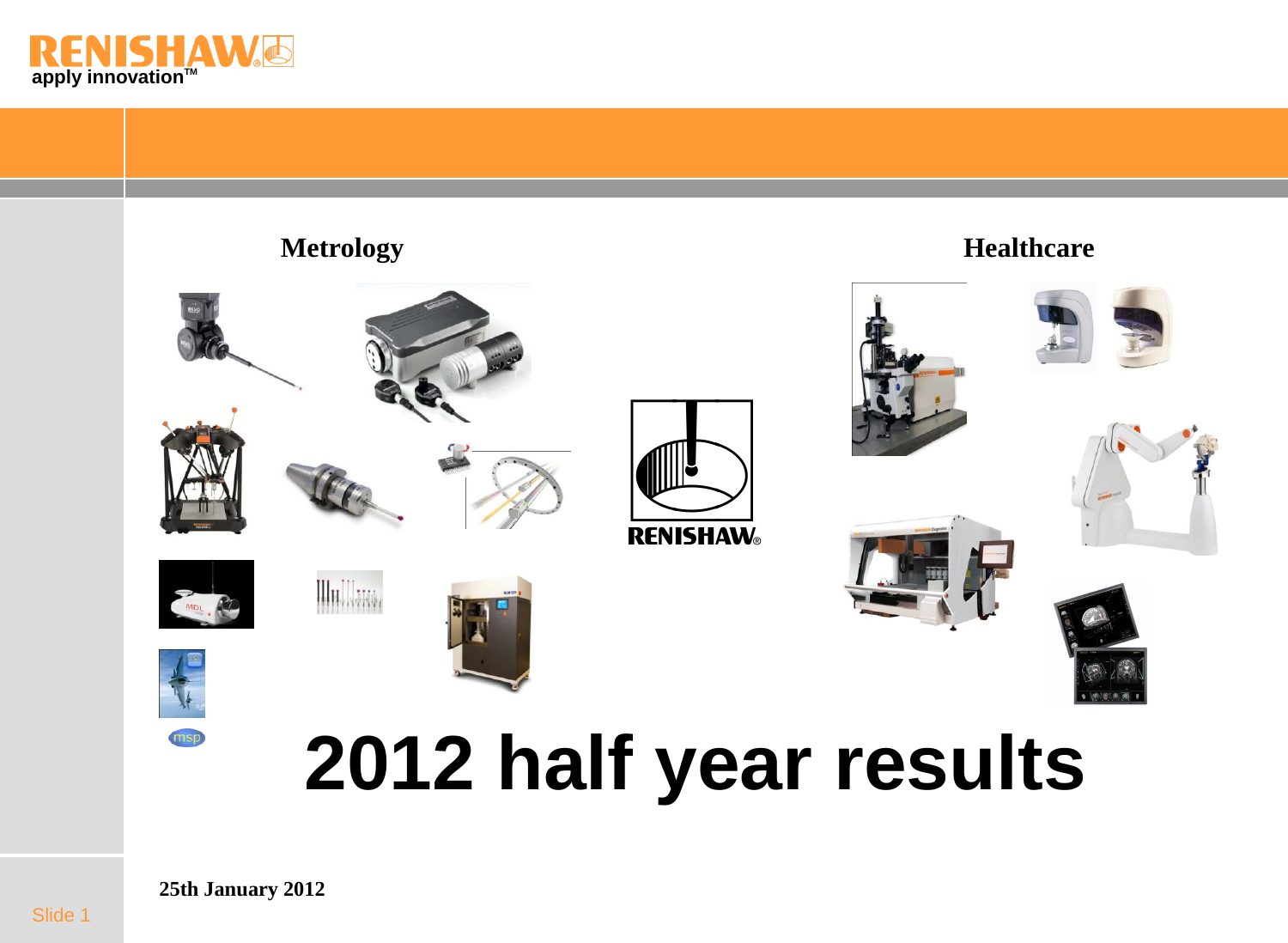

## Chairman's statement

Revenue for the six months ended 31st December 2011 was a record £147.1m, up 11% on the £132.2m for the corresponding period last year.

Geographically, revenue in Europe increased strongly by 25% over the comparable period and the Americas also showed strong growth of 23%. In the Far East we saw 12% growth in Japan, but a fall of 17% in the rest of the Far East which includes China; this was principally due to an industry and world-wide slowdown in the microelectronics and opto-electronics markets.

The Group's profit before tax was £31.2m, 11% below the £35.2m reported last year reflecting the impact of continued investment in staff and infrastructure to support growth. Earnings per share were 34.7p, compared with 39.0p last year.

### **Metrology**

Revenue from our metrology business for the first six months was £135.9m, compared with £123.4m last year, an increase of 10%.

All product lines reported growth, apart from encoder products, where, as stated above there has been an industry-wide slowdown of the electronics market, especially in the Far East.

The acquisitions made last year, i.e., Measurement Devices Limited and MTT Investments Limited (the latter now operating as the Renishaw additive manufacturing products division), contributed to the growth in this segment.

New product releases during the period include the Resolute™ ETR, which is our Resolute encoder with extended temperature range for operation in very cold environments such as aerospace, the XR20-W rotary axis calibrator, the REVO® SFP1 surface finish probe and a multi-axis option for our Productivity+™ software.

Operating profit for our metrology business was £35.7m, compared with £38.9m for the comparable period last year.

#### **Healthcare**

Revenue from our healthcare business for the first six months was £11.2m, compared with £8.9m last year, an increase of 27%.

During the period, the Board undertook a review of the Group's healthcare business and refocused part of the activities to a smaller number of projects, particularly in our neurological products line.

The Group has withdrawn from the supply of radio frequency coils for use in MRI scanning research which was no longer considered core to our business strategy. This and the outcome of the neurological business review have resulted in a number of staff being reallocated to our metrology business.

Good growth was seen in our spectroscopy product line. In December, we introduced a new integrated Raman AFM package.

In November, Renishaw Diagnostics Limited, which is developing the RenDx™ multiplex assay system for infectious disease research and diagnosis, achieved certification to ISO 13485:2003, an international standard that sets the requirements for a comprehensive management system for the design and manufacture of medical devices.

In our neurological business, the next generation of neuro | inspire™ surgical planning software was CE marked in January 2012 and can now support more variations of surgical planning.

Operating loss for our healthcare business was £6.0m, after restructuring costs of £0.6m, compared with a loss of £4.2m for the comparable period last year.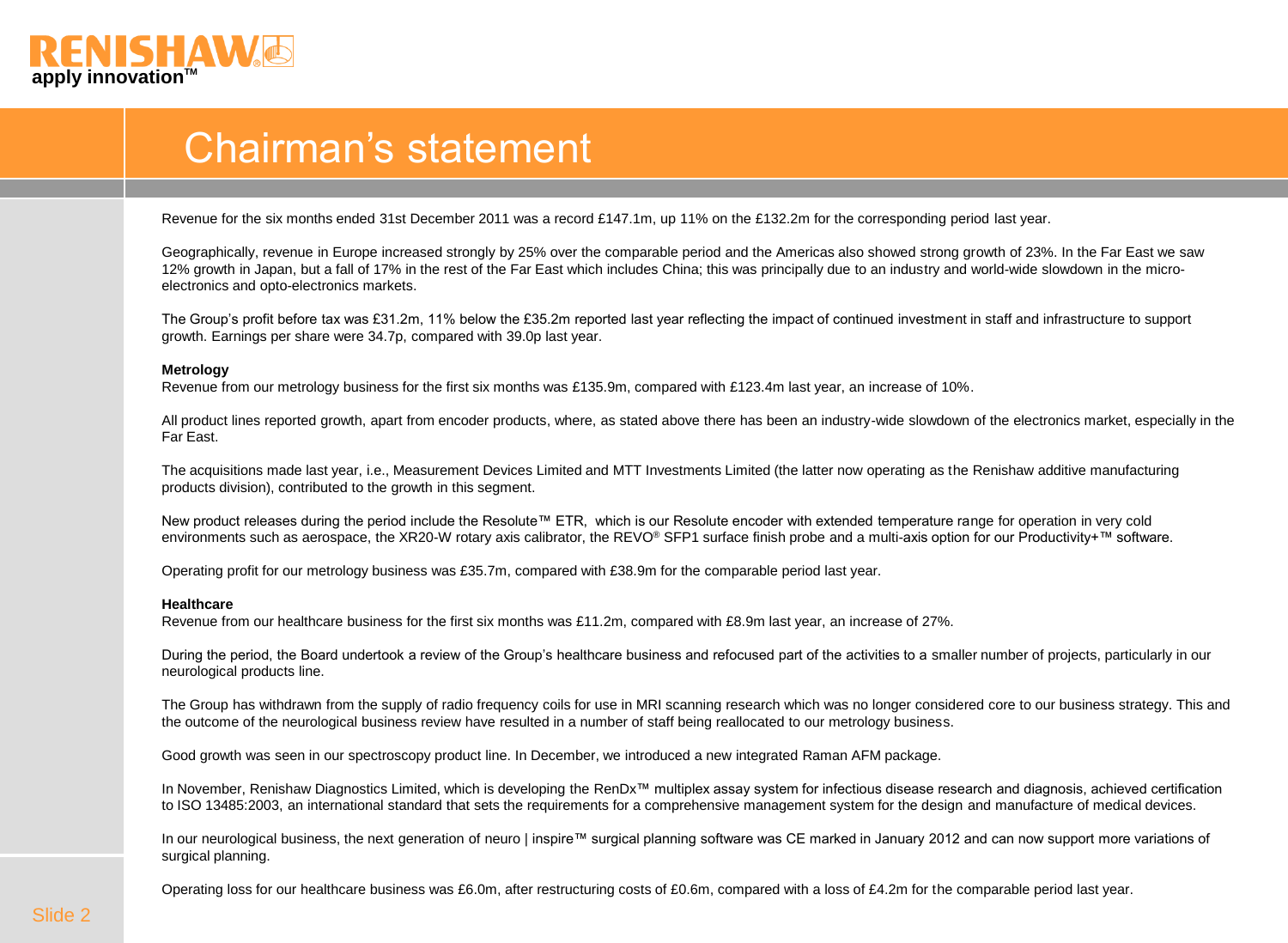

# Chairman's statement (continued)

### **Balance sheet**

Net cash balances at 31st December 2011 were £26.6m, compared with £34.6m at 30th June 2011, which includes an escrow account amounting to £11.1m (30th June 2011 £10.8m) relating to the provision of security to the Group's defined benefit pension scheme.

### **Employees**

The directors would like to thank the Group's employees for their continuing support and significant contribution during these turbulent times.

### **Continued investment for long-term growth**

We continue to grow and expand our global marketing and distribution activities with additional staff recruited to support the new products introduced. Also, we maintain our focus on our research and development programmes and capabilities to support the Group's strategic targets for growth. Headcount at the end of December 2011 was 2,701, an increase of 26 since the start of the financial year and 421 more than the 2,280 at 31st December 2010. As stated in the Group's Interim management statement in October, due to current uncertainties surrounding the global economy, the Board continues to closely monitor the Group's costs and future recruitment strategy in order to improve our profit margins.

The Group has established a new subsidiary company in Mexico to market and support the Group's products in that country and other central American countries. Additionally, we have acquired premises for the Group's Canadian and Italian subsidiaries. We have expanded our working premises in Germany, Brazil and China, and have refurbished and re-occupied a 16,000 square feet building in Schaumburg, USA.

Capital expenditure on property, plant and equipment for the six months was £17.8m, of which £10.6m was spent on property and £7.2m on plant, equipment and vehicles. We completed the purchase of the Miskin premises in South Wales on 30th September and have subsequently commenced refurbishment of 62,500 square feet at this facility for the provision of additional manufacturing space to accommodate growth of our metrology range of products.

#### **Outlook**

The outlook for continuing global investment for production systems in automotive, civil aviation, agriculture and energy (including oil, gas and renewables) looks increasingly favourable. Furthermore, we anticipate a recovery in the important electronics sector. The Group is well-positioned to benefit from these structural growth trends as they should result in increasing demand for Renishaw's systems and products. Following restructuring within the healthcare business, we anticipate an improved performance going forward. We therefore remain focused on positioning the Group for further growth and view the future with great confidence.

#### **Dividends**

An interim dividend of 10.3 pence per share will be paid on 10th April 2012, to shareholders on the register on 9th March 2012.

### Note

The previous year has been restated for the inclusion of Measurement Devices Limited, which was initially accounted for as an associate company.

Sir David R McMurtry, CBE, RDI, FRS, FREng, CEng, FIMechE Chairman & Chief Executive 25th January 2012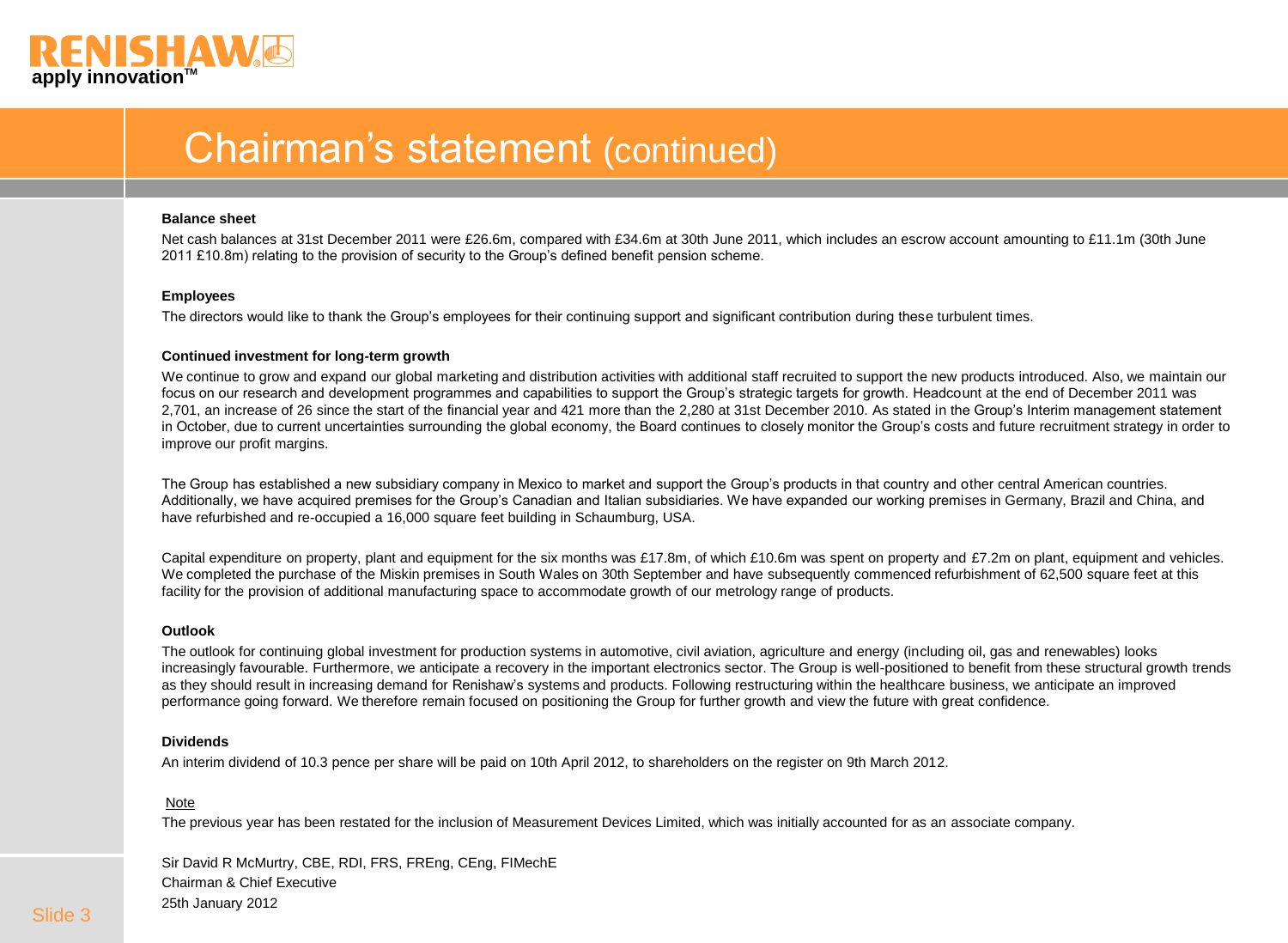

# **Highlights**

•**Record first half revenue at £147.1m, up 11% from £132.2m last year, which was also a record**

•**Increased investment in research and development to support growth**

•**Growth in marketing and distribution infrastructure**

•**Further investment in manufacturing capacity**

•**Continuing strong balance sheet**



**Revenue**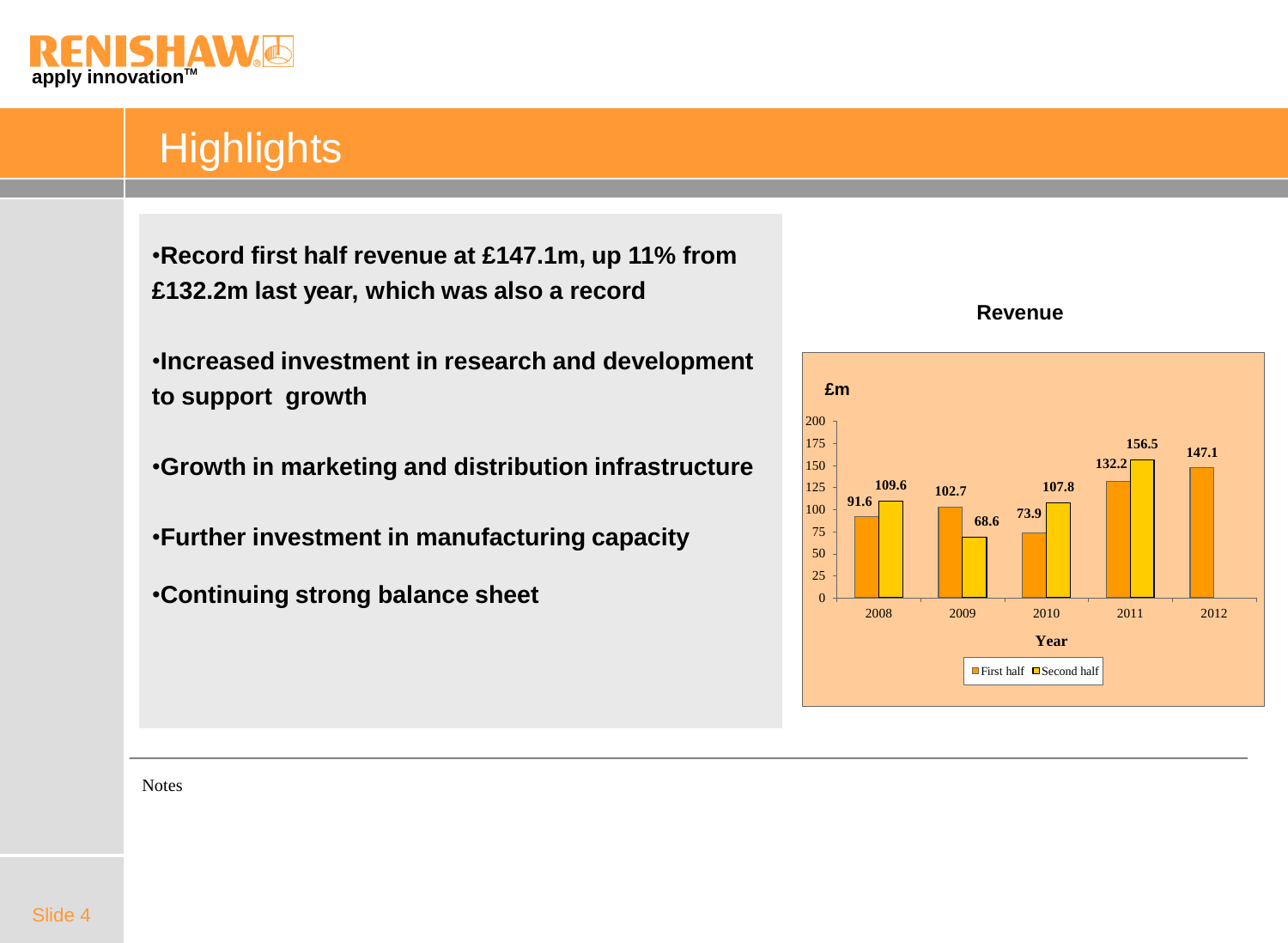

|                                   | 2012<br>£m | $\frac{0}{0}$ | 2011<br>£m | $\frac{0}{0}$ | change<br>℅ |
|-----------------------------------|------------|---------------|------------|---------------|-------------|
| <b>Sales</b>                      | 147.1      | 100           | 132.2      | 100           | $+11%$      |
| Cost of sales                     | 50.2       | 34            | 42.0       | 32            | $+20%$      |
| <b>Engineering (incl R&amp;D)</b> | 22.4       | 15            | 17.0       | 13            | $+32%$      |
| <b>Gross profit</b>               | 74.5       | 51            | 73.2       | 55            | $+2%$       |
| <b>Distribution costs</b>         | 29.3       | 20            | 23.7       | 18            | $+24%$      |
| <b>Administration costs</b>       | 15.5       | 11            | 14.8       | 11            | $+5%$       |
| <b>Operating profit</b>           | 29.7       | 20            | 34.7       | 26            | $-14%$      |
| <b>Financial income (net)</b>     | 1.2        | 1             | 0.3        |               |             |
| <b>Profit from associates</b>     | 0.3        |               | 0.2        |               |             |
| <b>Profit before tax</b>          | 31.2       | 21            | 35.2       | 27            | $-11%$      |

## **Cost of sales (excl. Engineering)**



•**Cost of sales** – margin erosion due to:

- Product mix
- Lower margins in acquired businesses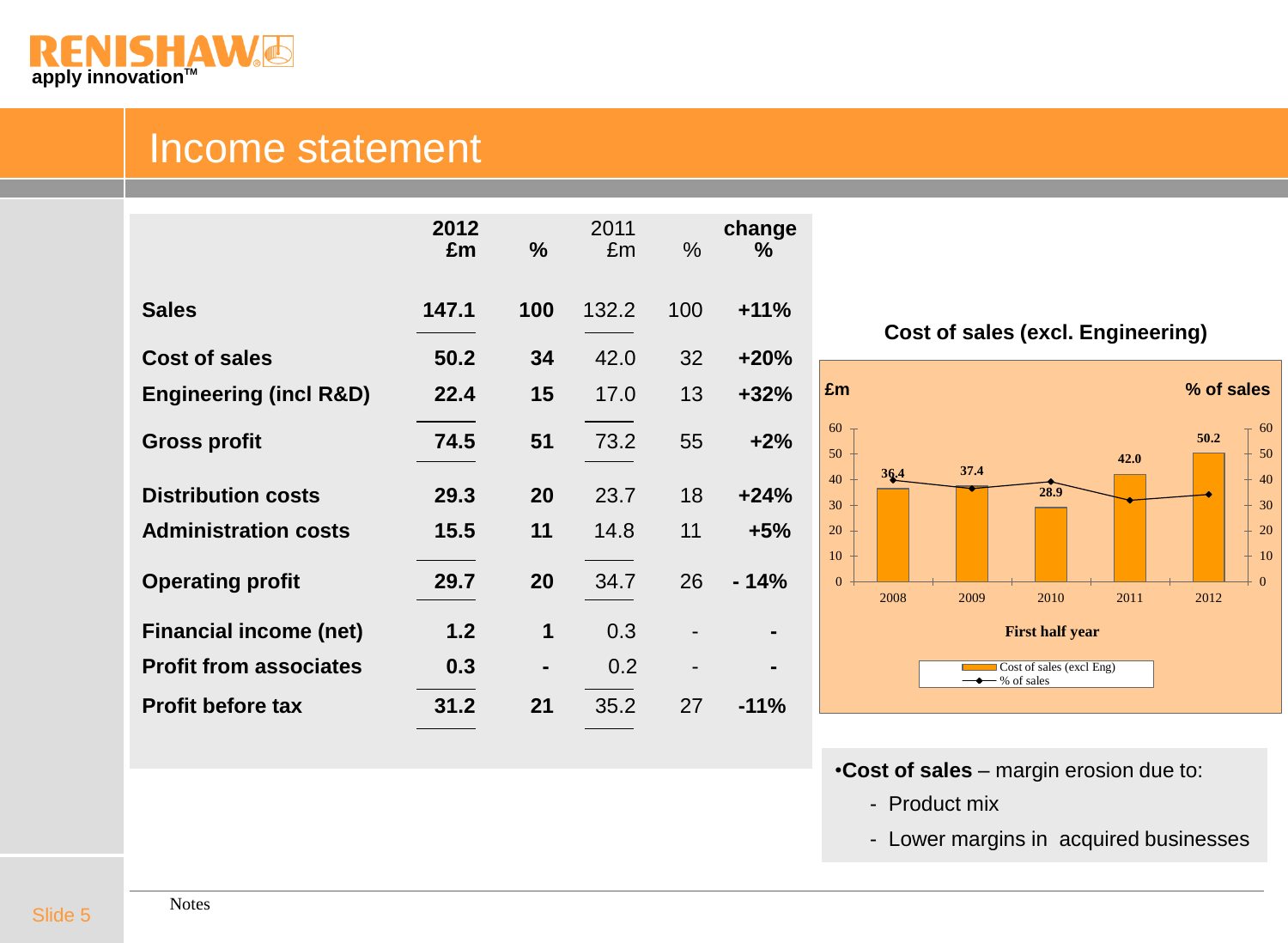

### •**Engineering costs (including R&D):**

|                   | 2012   | 2011   | Increase |
|-------------------|--------|--------|----------|
| •Total spend      | £23.7m | £18.2m | $+30%$   |
| •Less capitalised | £1.3m  | £1.2m  |          |
| •Remaining in P&L | £22.4m | £17.0m | $+32%$   |

- •Additional staff recruitment
- •Accelerating new product developments
- •Additional R&D in acquired businesses

### •**Distribution costs**

- •Additional staff recruitment, particularly overseas
- •Support for new product introductions
- •Additional distribution costs in acquired businesses



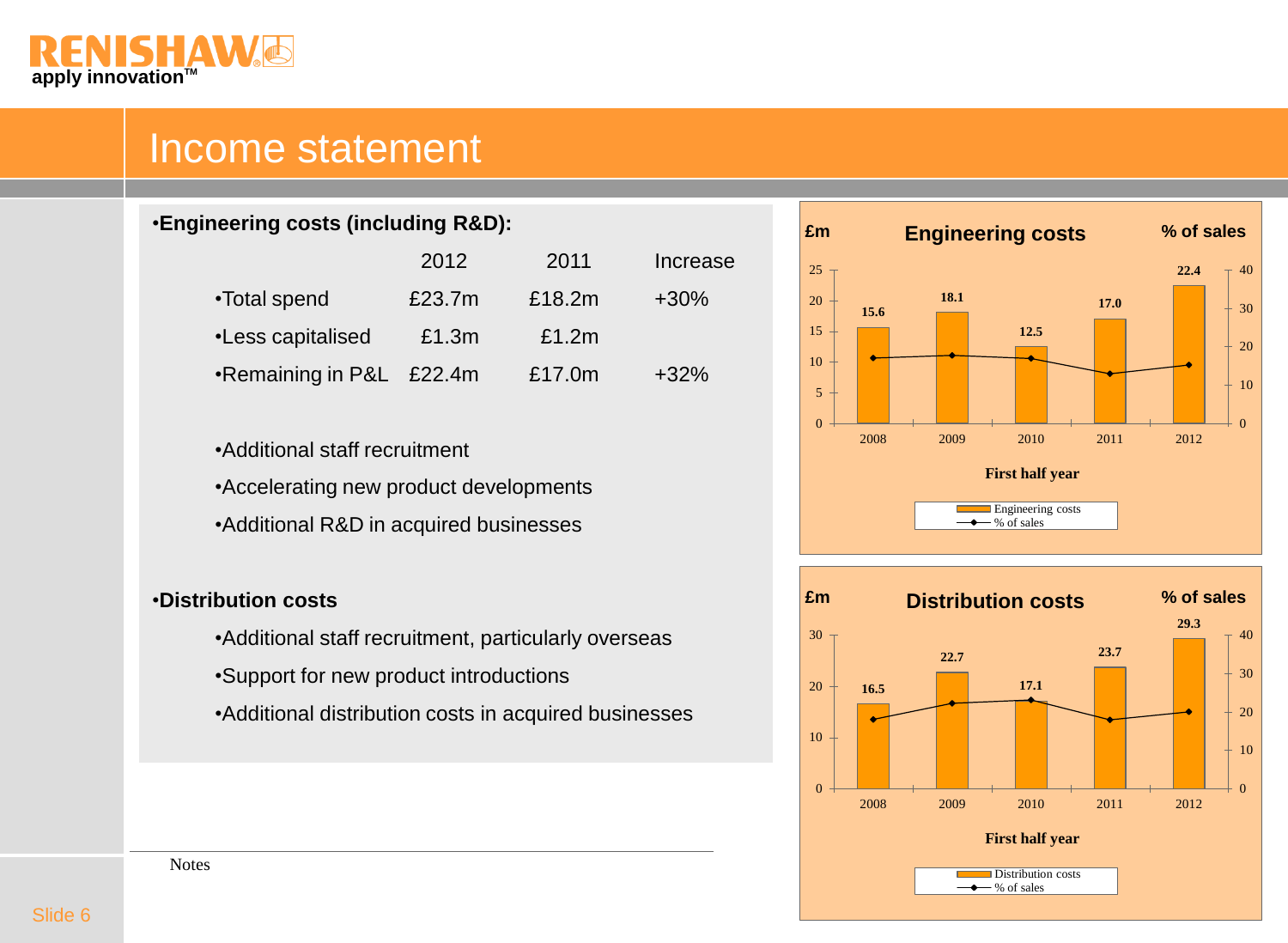





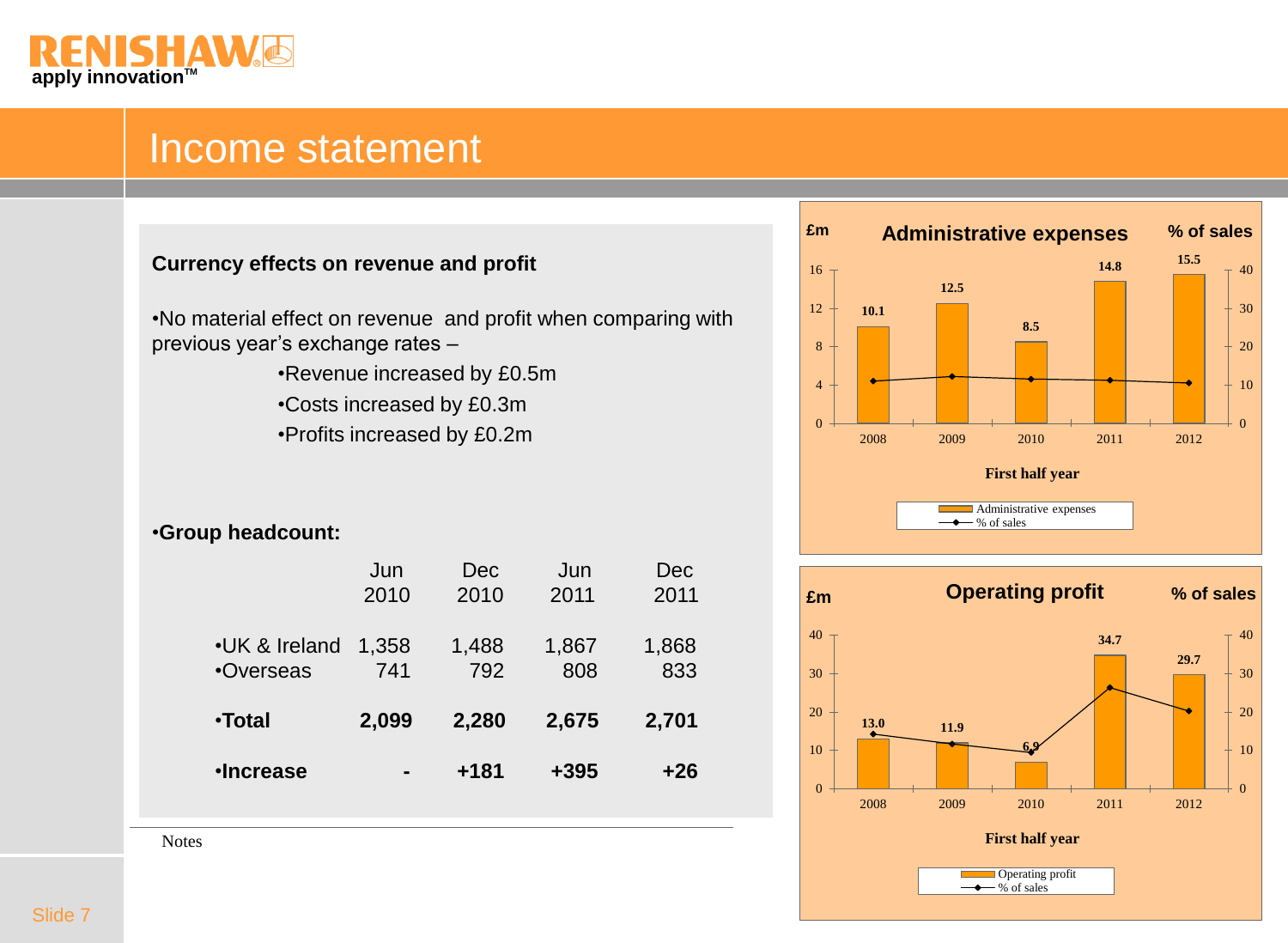



| Year                            | 2008   | 2009    | 2010    | 2011     |
|---------------------------------|--------|---------|---------|----------|
| Dividend increase for full year | $+11%$ | $-69%$  | $+127%$ | $+99%$   |
| Full year dividend cover        | 1.8    | $0.6^*$ | $7**$   | $2.6***$ |

\* after exceptional redundancy costs, adjusted 1.2

\*\* after exceptional impairment write-down, adjusted 1.8

\*\* \* after exceptional impairment write-down reversal, adjusted 2.5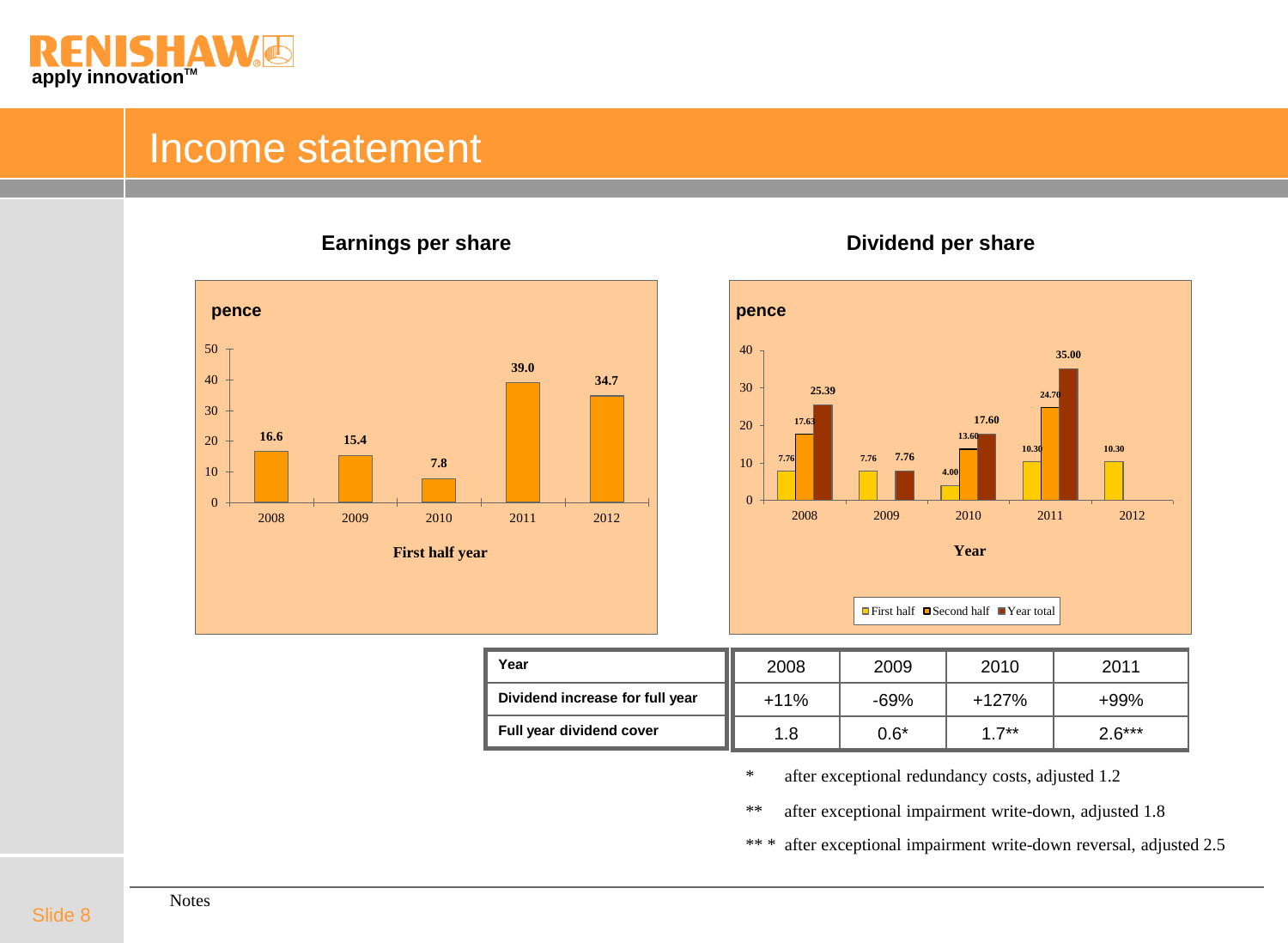

# Group revenue analysis

Revenue up 11% at actual exchange rates and also up 11% at previous year's exchange rates

•Revenue favourably affected by £0.5m when compared with the previous year's exchange rates

| Average fx rates Average forward rates |             |           |           |           |  |
|----------------------------------------|-------------|-----------|-----------|-----------|--|
|                                        |             | 2012 2011 | 2012 2011 |           |  |
|                                        |             |           |           |           |  |
| <b>USD</b>                             | 1.59 1.57   |           |           | 1.45 1.45 |  |
| <b>JPY</b>                             | 123 131     |           | 136       | 140       |  |
| <b>EUR</b>                             | $1.16$ 1.18 |           |           | 1.24 1.30 |  |
|                                        |             |           |           |           |  |

•Segmental analysis

|                    | 2012  | 2011  | change |
|--------------------|-------|-------|--------|
|                    | £m    | £m    | %      |
| •Metrology         | 135.9 | 123.3 | $+10%$ |
| <b>•Healthcare</b> | 11.2  | 8.9   | $+27%$ |



**Revenue**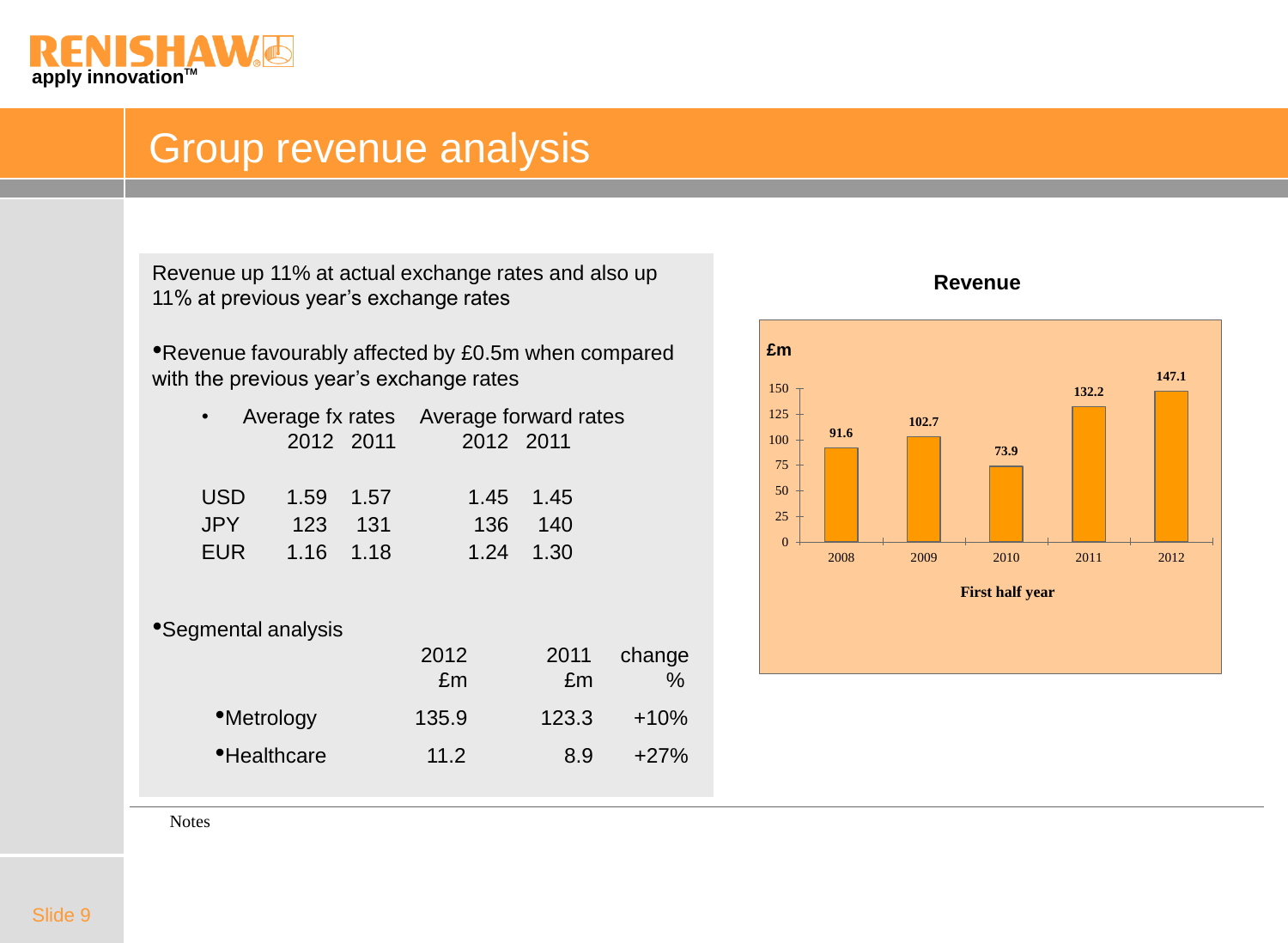

# Group revenue analysis

•Revenue by geographic region & change from previous year:

|                           | 2012<br>£m | 2011<br>£m | change<br>$\frac{0}{0}$ |
|---------------------------|------------|------------|-------------------------|
| <b>Far East</b>           | 49.5       | 54.2       | $-9%$                   |
| <b>Continental Europe</b> | 47.1       | 37.7       | $+25%$                  |
| Americas                  | 36.5       | 29.6       | $+23%$                  |
| <b>UK &amp; Ireland</b>   | 8.7        | 6.8        | $+27%$                  |
| Other regions             | 5.3        | 3.9        | $+37%$                  |
| <b>Total</b>              | 147.1      | 132.2      | $+11%$                  |

•Major individual countries:

|            | 2012<br>£m | 2011<br>£m | increase |
|------------|------------|------------|----------|
| <b>USA</b> | 31.7       | 26.1       | $+22%$   |
| China      | 20.9       | 27.9       | $-25%$   |
| Germany    | 20.4       | 16.6       | $+23%$   |
| Japan      | 17.3       | 15.4       | $+12%$   |

## **Revenue by region**

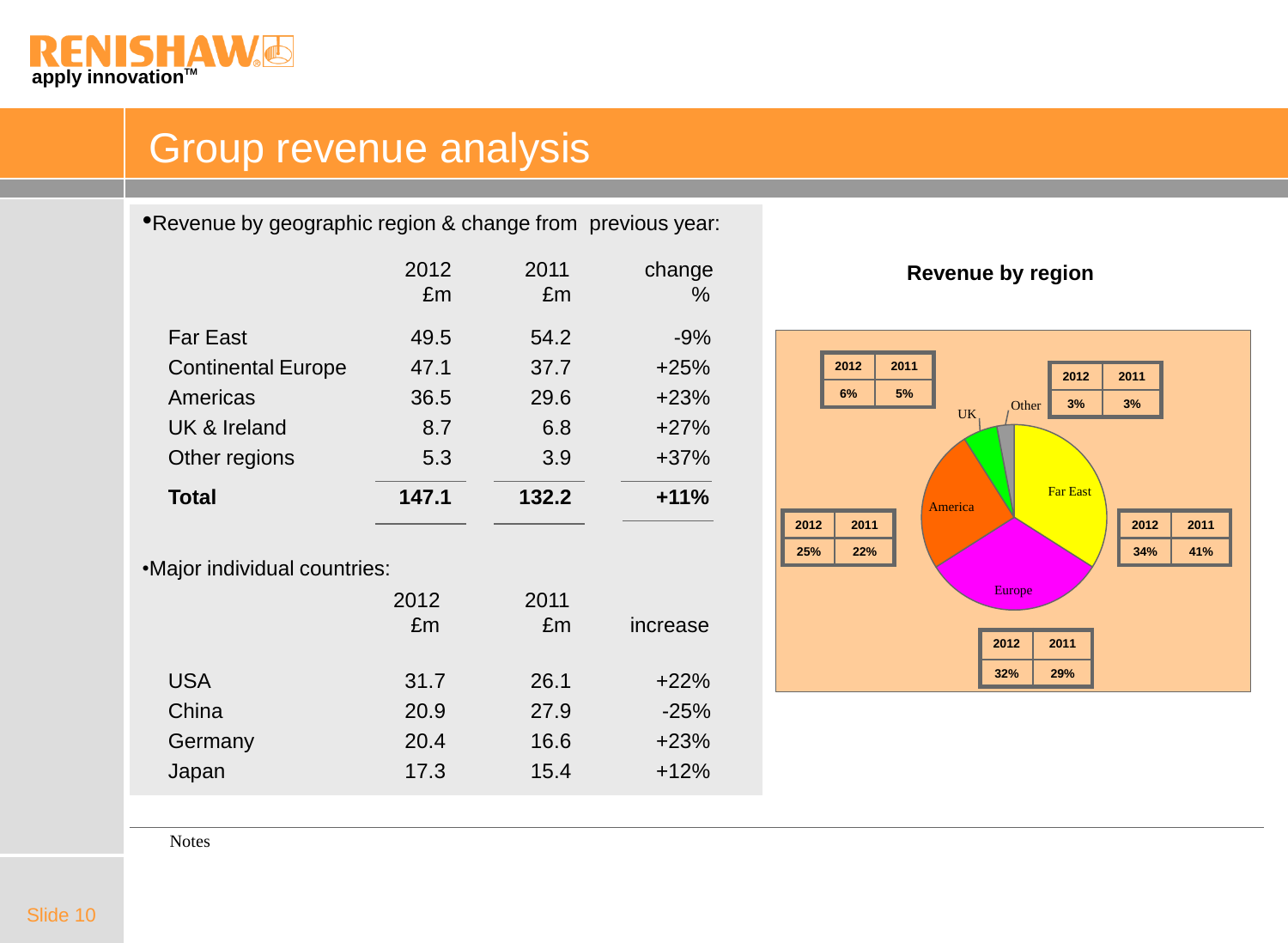

# **Metrology**

| <b>Revenue</b>            | 2012<br>£m | 2011<br>£m | change<br>$\%$ |
|---------------------------|------------|------------|----------------|
| Far East                  | 47.4       | 51.6       | $-8%$          |
| <b>Continental Europe</b> | 42.5       | 35.1       | $+21%$         |
| Americas                  | 33.4       | 27.6       | $+21%$         |
| UK & Ireland              | 7.7        | 5.7        | $+35%$         |
| Other regions             | 4.9        | 3.3        | $+48%$         |
| Total                     | 135.9      | 123.3      | $+10%$         |

## **Results**

**Revenue by region**

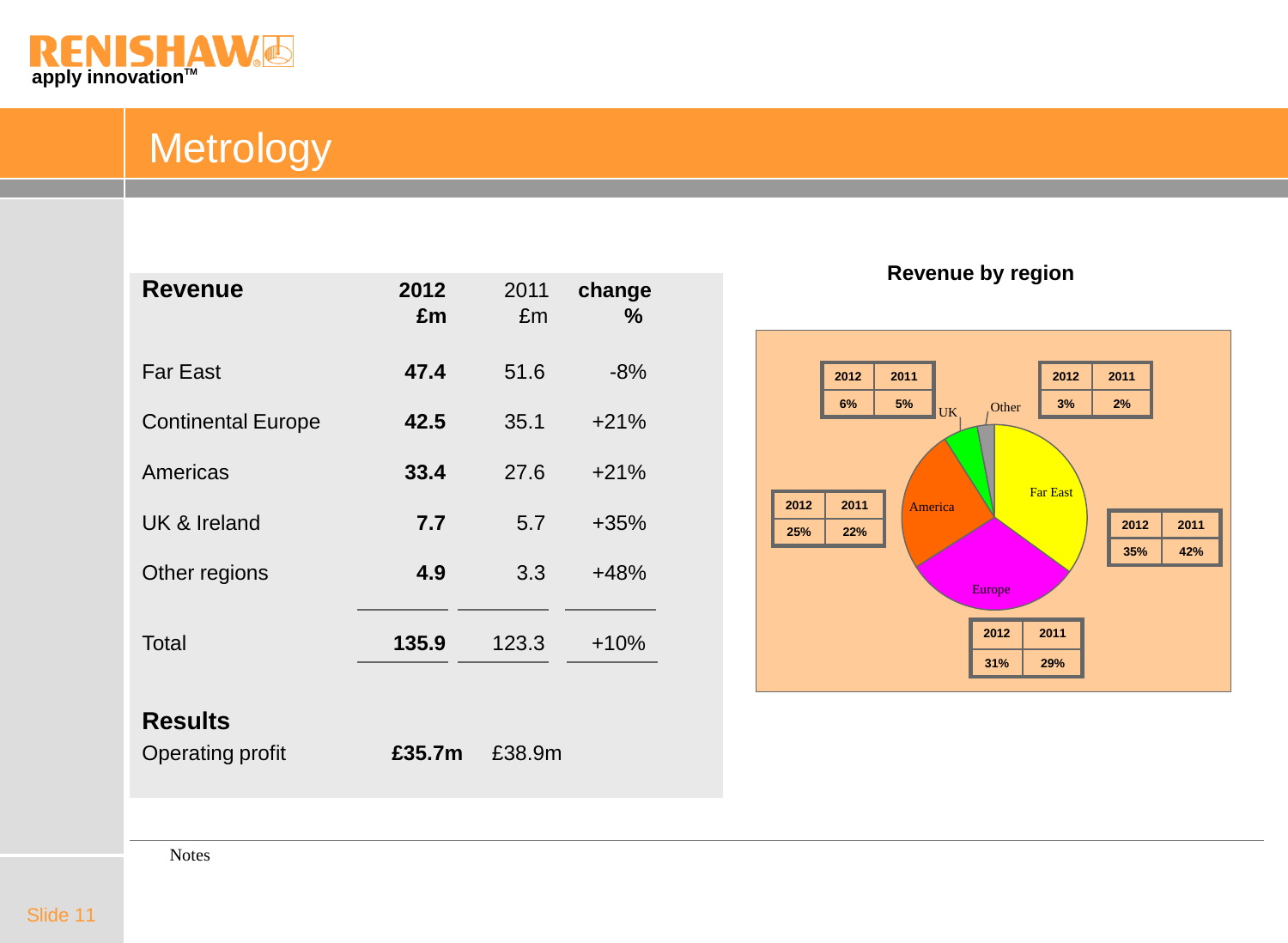

# Metrology highlights

•Growth in all product lines except encoders

•Industry-wide slowdown in micro-electronics and opto-electronics markets, especially in the Far East

•Growth in global investment for production systems in:

- •Automotive
- •Civil aviation
- •Agriculture
- •Construction / Off-road
- •Energy oil, gas and renewables

•Recovery in electronics sector expected

•Investment in marketing infrastructure

•Increased R&D investment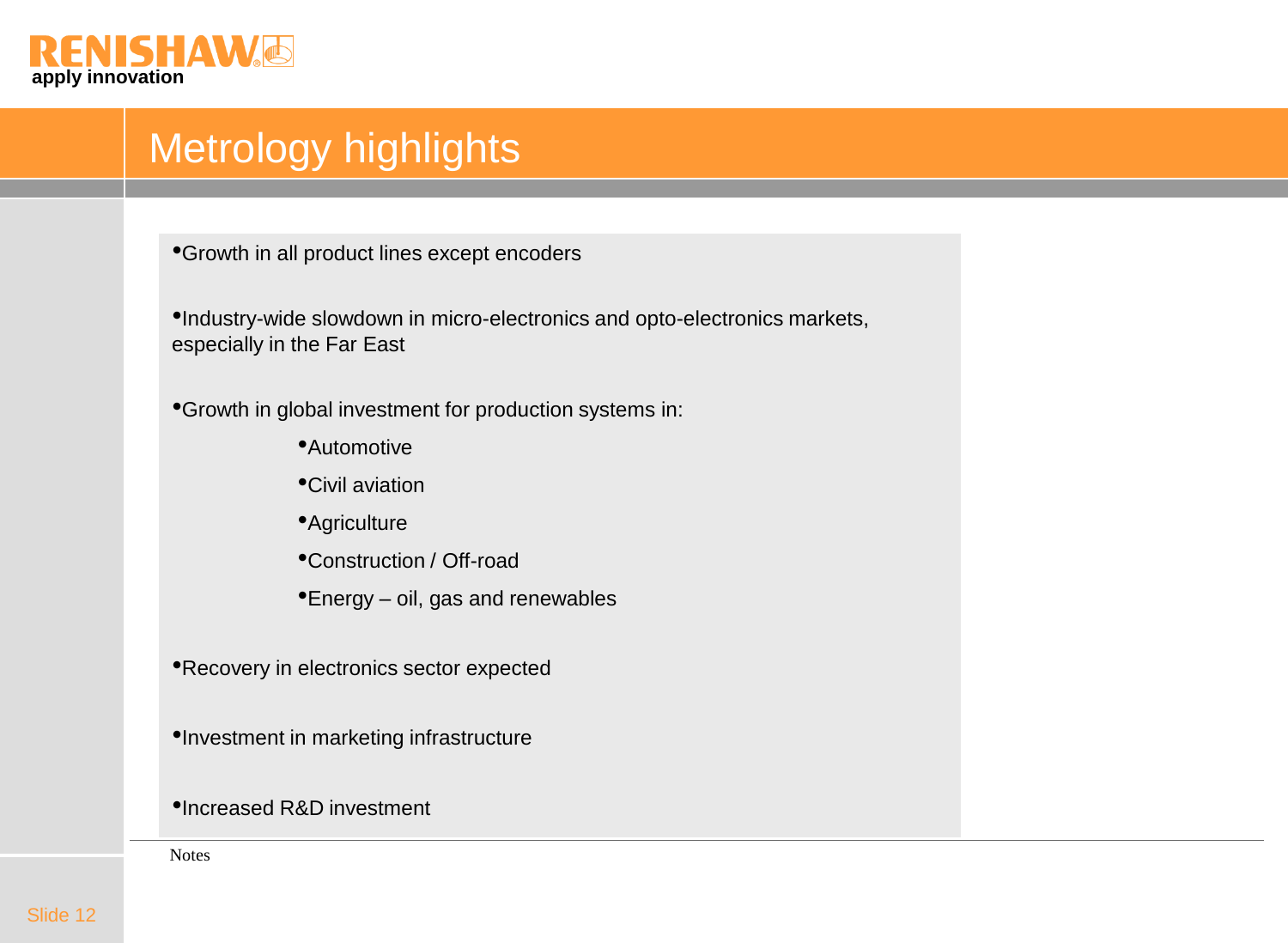

# New product releases - Metrology



**PHC10-3, replacement for PHC10-2, with USB connection option**

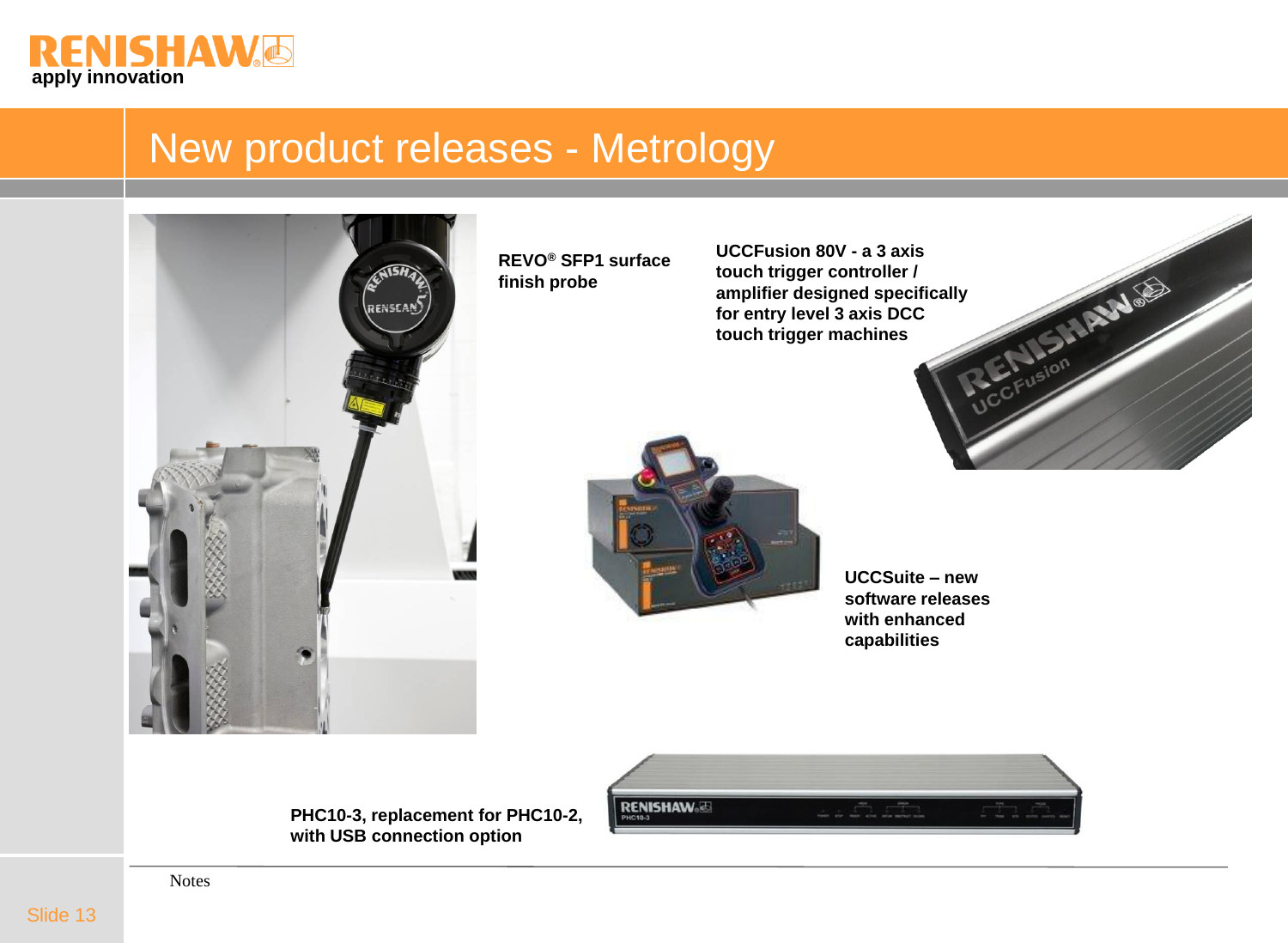

# New product releases - Metrology



**XR20-W rotary calibrator**

**New Resolute™ products –**

- **- Resolute ETR – encoder with extended temperature range**
- **Resolute with Mitsubishi protocol**
- **Resolute with Panasonic protocol**
- **Resolute with Fanuc protocol on linear axes**



**64-bit support and a wider range of multi-axis CNC machine support for our Productivity+™ process control software**

**64-bit support and improved model annotation tools for Renishaw OMV on-machine verification software**





**AxiSet Check-up V2 with support for checking rotary axis alignments of mill-turn machine tools**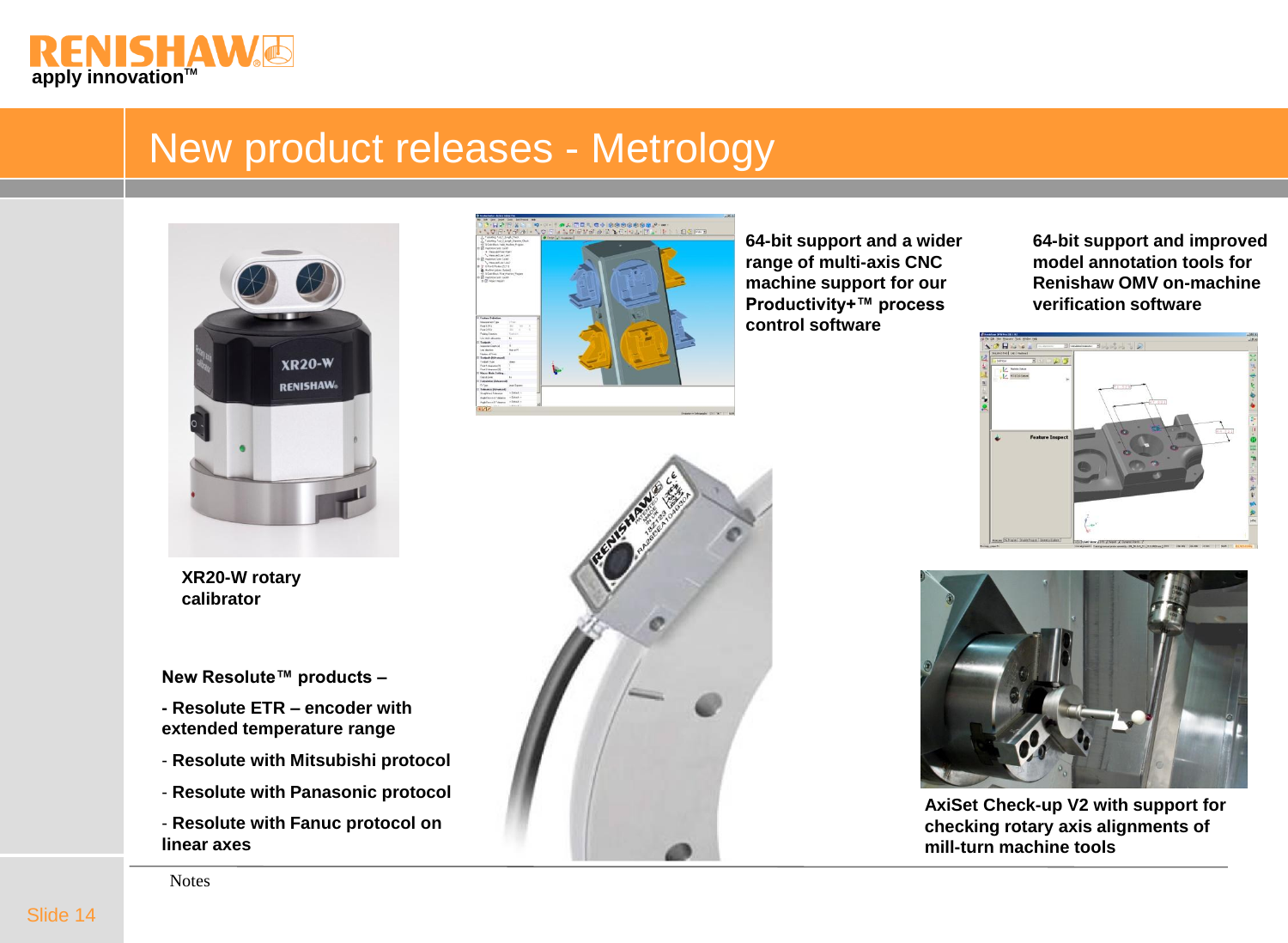

# **Healthcare**

| <b>Revenue</b>            | 2012<br>£m | 2011<br>£m | change<br>$\%$ |
|---------------------------|------------|------------|----------------|
| <b>Far East</b>           | 2.1        | 2.5        | $-16%$         |
| <b>Continental Europe</b> | 4.6        | 2.7        | $+70%$         |
| Americas                  | 3.1        | 2.0        | $+55%$         |
| <b>UK &amp; Ireland</b>   | 1.0        | 1.1        | $-9%$          |
| Other regions             | 0.4        | 0.6        | $-33%$         |
| Total                     | 11.2       | 8.9        | $+27%$         |

### **Revenue by region**



## **Results**

Operating (loss) **£(6.0)m** £(4.2)m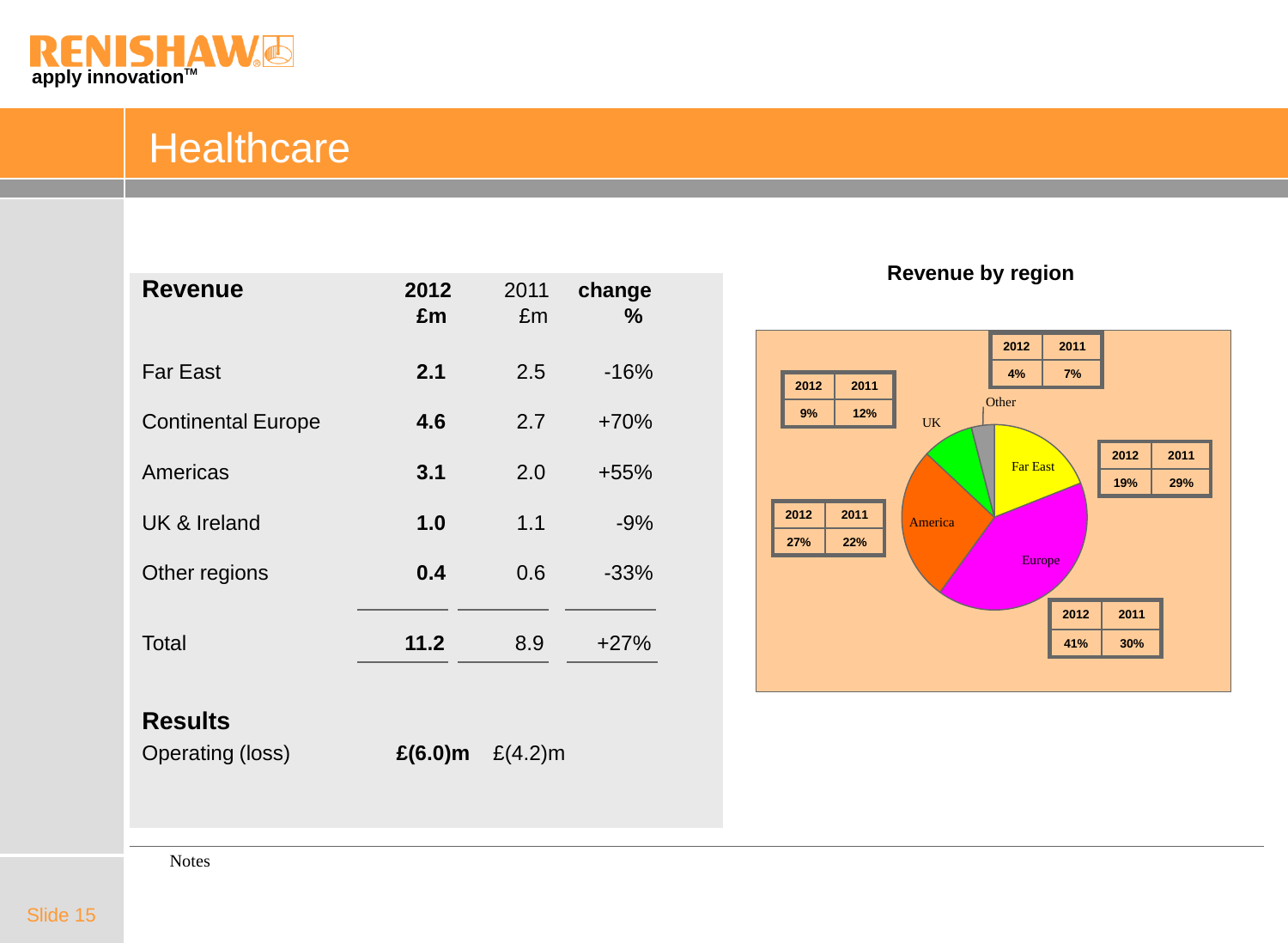

# Healthcare highlights

•Review undertaken, resulting in a smaller number of projects being continued

•Withdrawal from supply of radio frequency coils for use in MRI scanners

•New product releases -

•Spectroscopy - integrated Raman AFM package •Neuro - next generation of neuro | inspire™ surgical planning software

•Renishaw Diagnostics Limited, which is developing the RenDx™ multiplex assay system for infectious disease research and diagnosis, achieved certification to ISO 13485:2003, a standard that represents the requirements for a comprehensive management system for the design and manufacture of medical devices

•First SEEG procedures in the UK, using depth electrodes and neuro | mate® surgical robot

•Sale of neuro | mate surgical robot to hospital in Nagoya, Japan

•Increasing sale of crown and bridge frameworks

•Anticipate an improved performance going forward



**RenDx™ system** 

Slide 16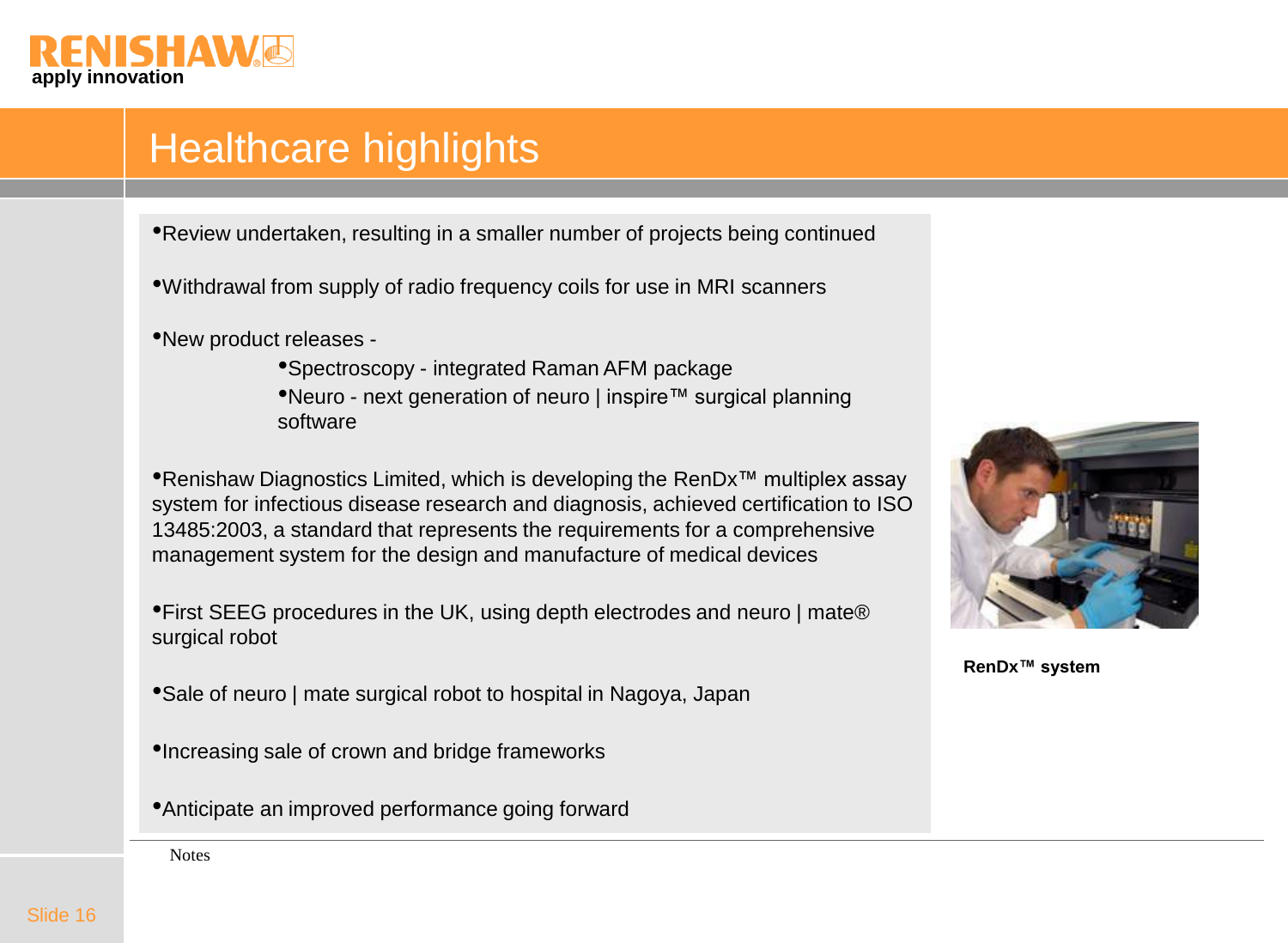

# New products - Healthcare



**Integrated Raman AFM system**

**In our neurological business, the next generation of neuro | inspire™ surgical planning software was CE marked in January 2012 and can now support more variations of surgical planning**

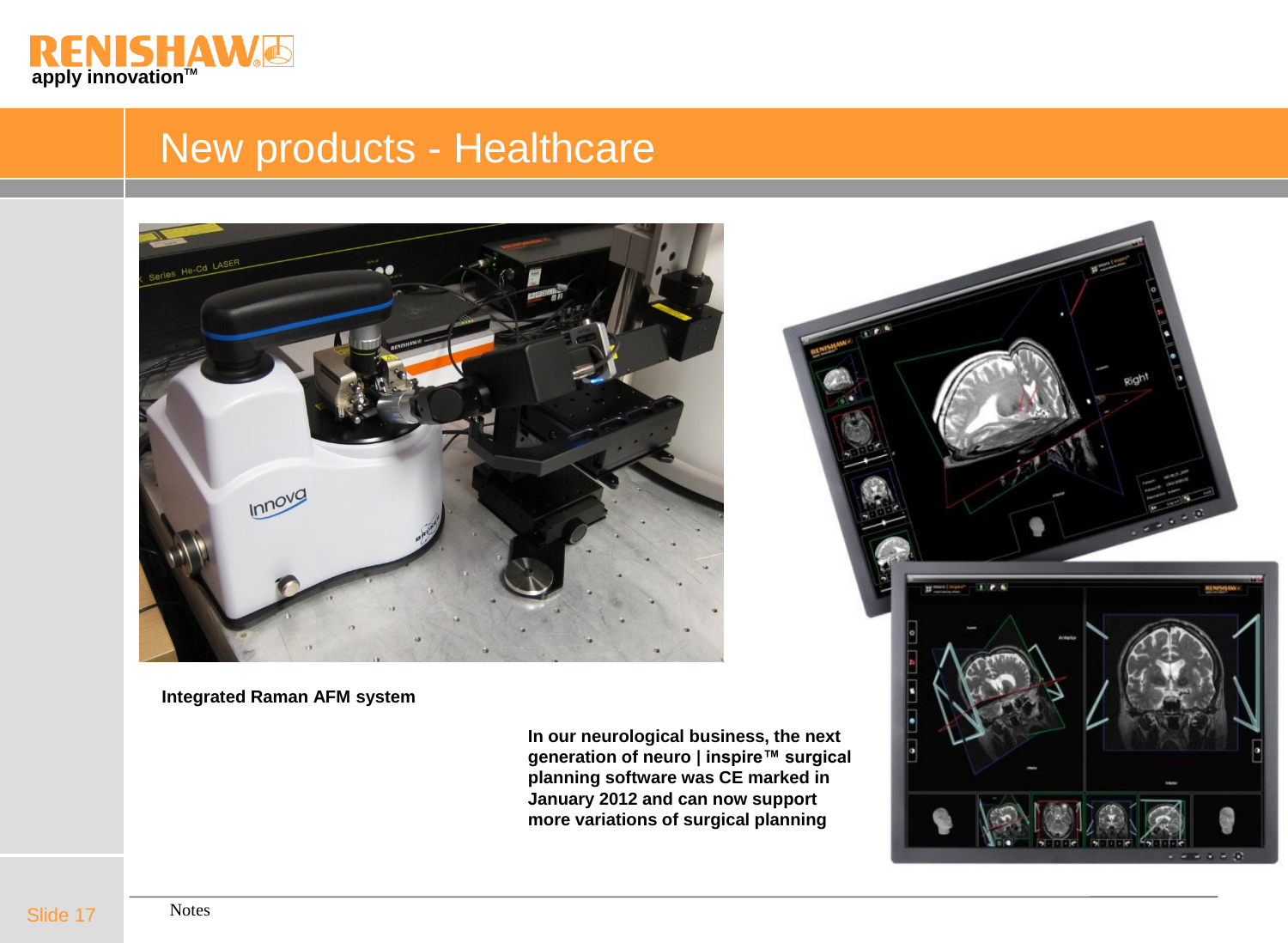

# Cash flow from operating activities

| <b>Profit before tax</b>                                                                                         | 2012<br>£m<br>31.2     | 2011<br>£m<br>35.2      |
|------------------------------------------------------------------------------------------------------------------|------------------------|-------------------------|
| Depreciation & amortisation<br><b>Financial income &amp; expenses</b><br><b>Share of profits from associates</b> | 9.7<br>(1.2)<br>(0.5)  | 9.3<br>(0.3)<br>(0.3)   |
| Increase in stock<br>Decrease/(increase) in debtors<br>Decrease in creditors                                     | (6.8)<br>11.3<br>(6.5) | (8.9)<br>(6.9)<br>(1.8) |
| <b>Total movement in working capital</b>                                                                         | (2.0)                  | (17.6)                  |
| <b>DB pension contributions</b><br>Income taxes paid                                                             | (0.7)<br>(4.8)         | (2.5)                   |
| <b>Cash from operating activities</b>                                                                            | 31.7                   | 23.8                    |

### **Cash from operating activities**

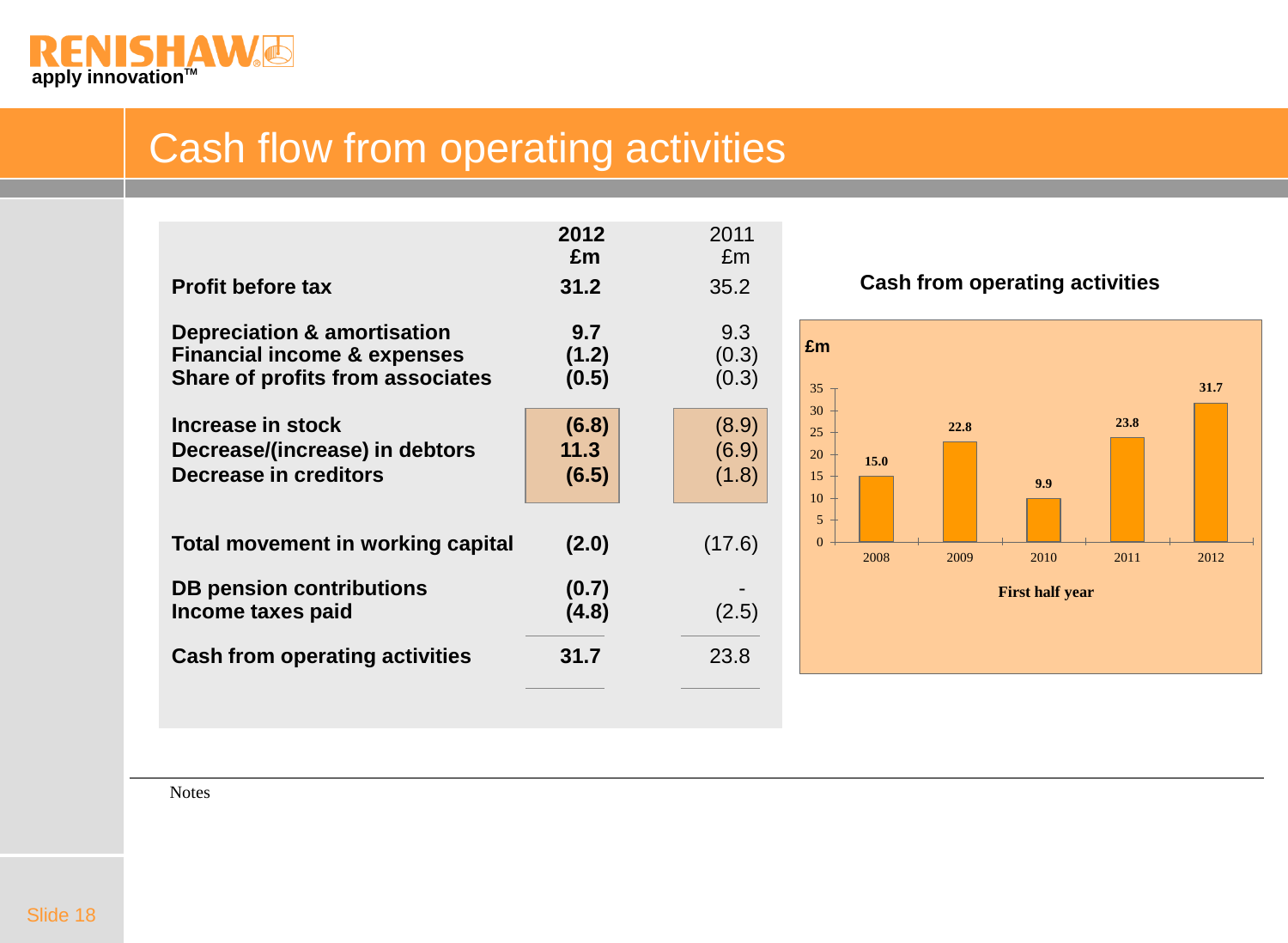

# Cash flow

|                                        | 2012   | 2011  |
|----------------------------------------|--------|-------|
|                                        | £m     | £m    |
|                                        |        |       |
| <b>Cash from operating activities</b>  | 31.7   | 23.8  |
|                                        |        |       |
| Interest received less paid            | 0.1    | 0.1   |
| Dividends paid                         | (17.9) | (9.9) |
| <b>Fixed assets purchased (net)</b>    | (17.7) | (7.5) |
| Intangible assets acquired             | (0.1)  | (0.5) |
| <b>Development costs capitalised</b>   | (4.4)  | (4.4) |
| Investments in associates              |        | (0.8) |
| <b>Contributions to escrow account</b> | (0.3)  |       |
|                                        |        |       |
| <b>Net cash flow</b>                   | (8.6)  | 0.8   |
| <b>Cash at 1st July</b>                | 23.7   | 31.1  |
| Effect of exchange rate changes        | 0.4    | (0.8) |
|                                        |        |       |
| <b>Cash at 31st December</b>           | 15.5   | 31.1  |
|                                        |        |       |

## **Bank balance, including escrow account**

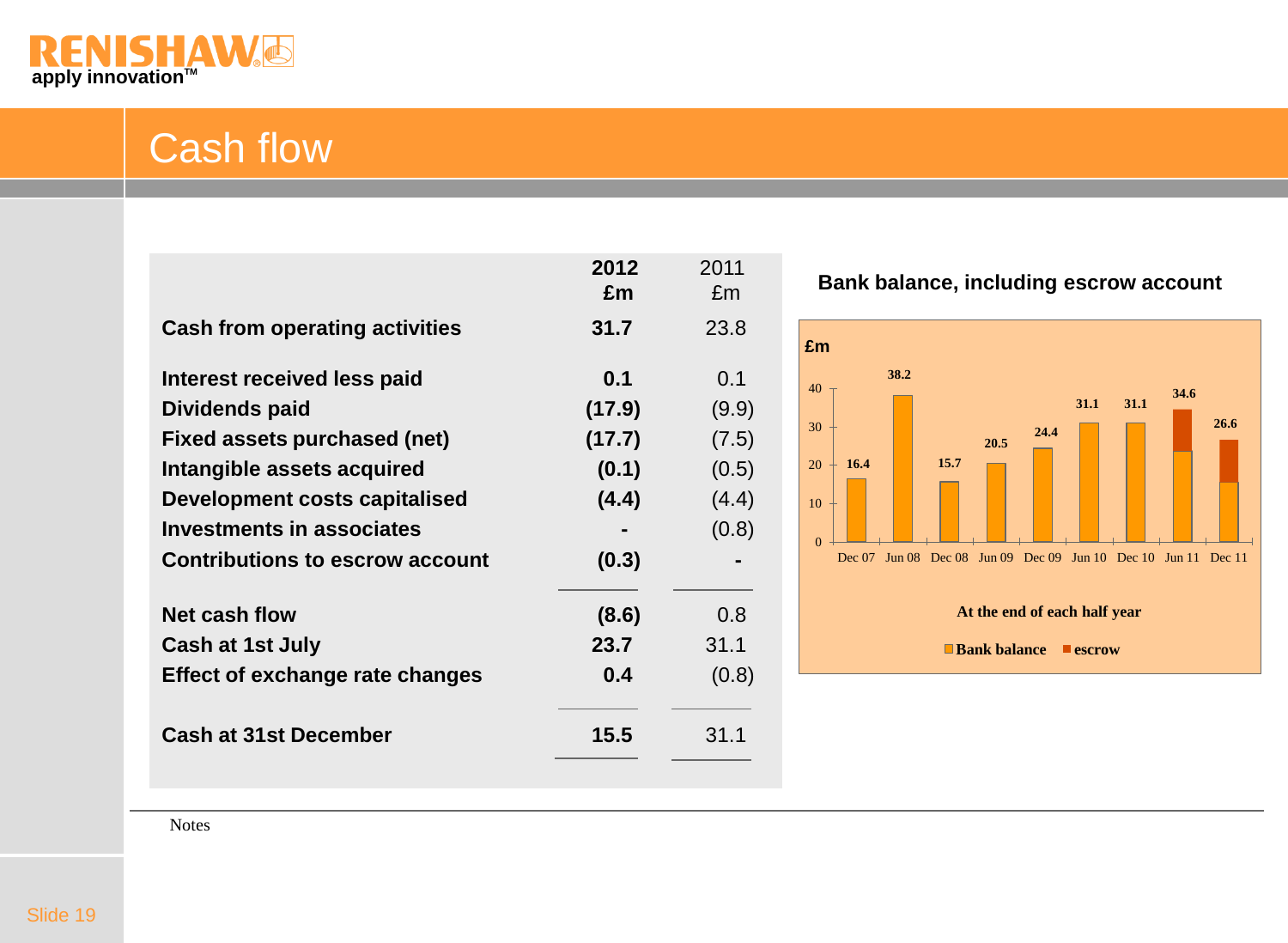

# Balance sheet

|                                                | <b>Dec</b><br>2011<br>£m | June<br>2011<br>£m | change<br>$\%$ |
|------------------------------------------------|--------------------------|--------------------|----------------|
| <b>Property, plant &amp; equipment</b>         | 93.9                     | 82.4               | $+14%$         |
| Intangible assets & investments                | 56.9                     | 54.5               | $+4%$          |
| Deferred tax assets                            | 23.1                     | 23.7               | $-3%$          |
| <b>Other receivables</b>                       | 1.6                      | 0.7                | $+129%$        |
| <b>Total non-current assets</b>                | 175.5                    | 161.3              | $+9%$          |
| <b>Inventory</b>                               | 56.6                     | 49.8               | $+14%$         |
| <b>Debtors</b>                                 | 62.6                     | 73.0               | $-14%$         |
| Cash, including escrow account                 | 26.6                     | 34.6               | $-23%$         |
| <b>Creditors (current)</b>                     | (40.3)                   | (47.1)             | $-14%$         |
| <b>Current assets less current liabilities</b> | 105.5                    | 110.3              | $-4%$          |
| Deferred tax liability                         | (19.9)                   | (17.2)             | $+16%$         |
| <b>Pension liability</b>                       | (39.1)                   | (37.7)             | $+4%$          |
| <b>Other payables</b>                          | (16.4)                   | (15.0)             | $+9%$          |
| Net assets, equal to Total equity              | 205.6                    | 201.7              | $+2%$          |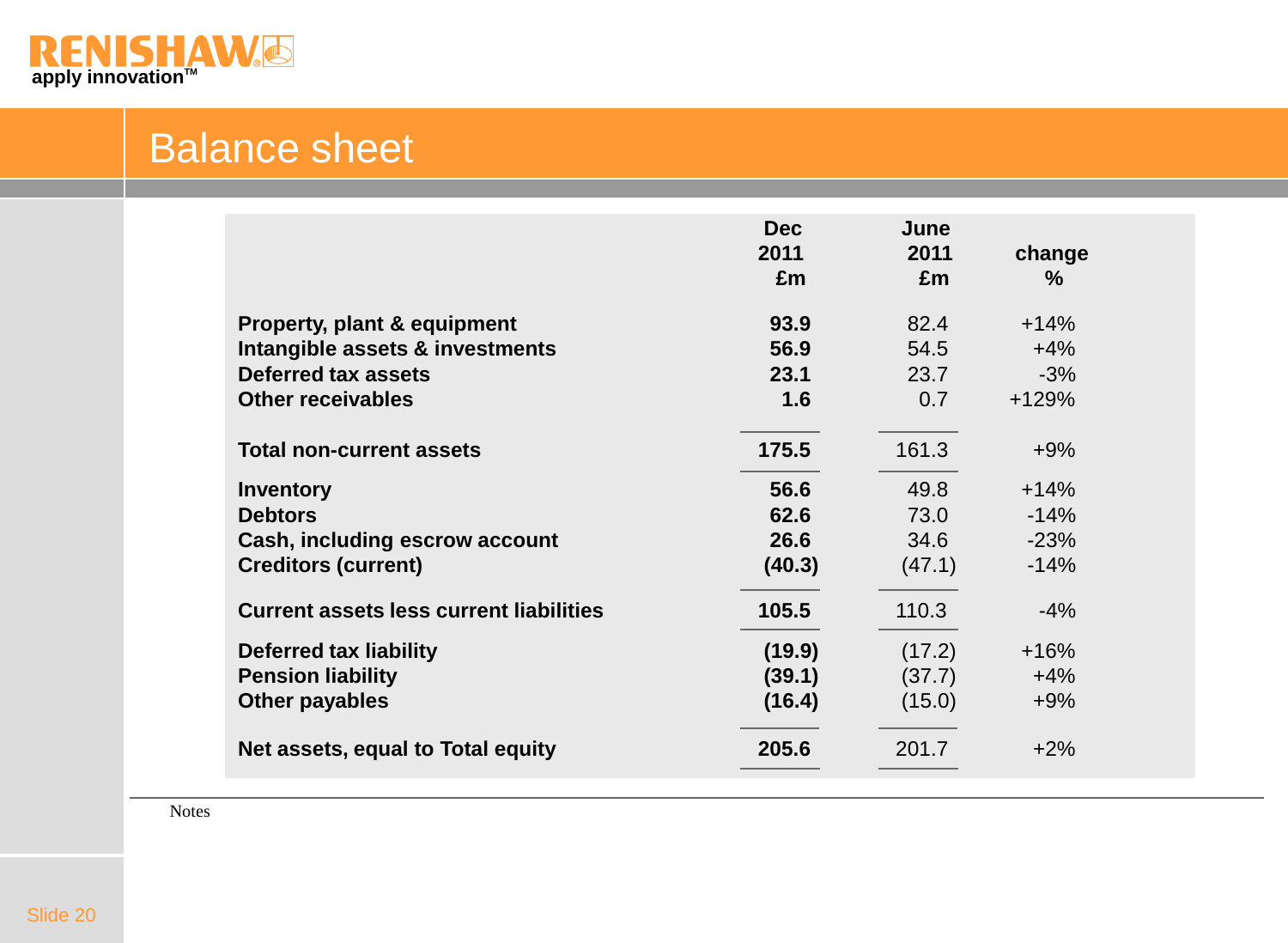

# Manufacturing capacity and marketing infrastructure

•Completion of the purchase of Miskin, South Wales -

-Commencement of refurbishment of 62,500 sq ft for additional manufacturing capacity

•Increasing capacity of UK manufacturing:

- •Additional Ramtic capacity
- •Extension of encoder production capacity
- •Development of IT infrastructure

•Canada - larger offices purchased

•USA – refurbishment of 16,000 sq ft office space in Schaumburg, Illinois

•Brazil – additional space in Sao Paulo and Caixas do Sul

•Germany – additional space in Pliezhausen

•Italy – purchase of existing offices

•China – expansion of office space



### **Capital expenditure**